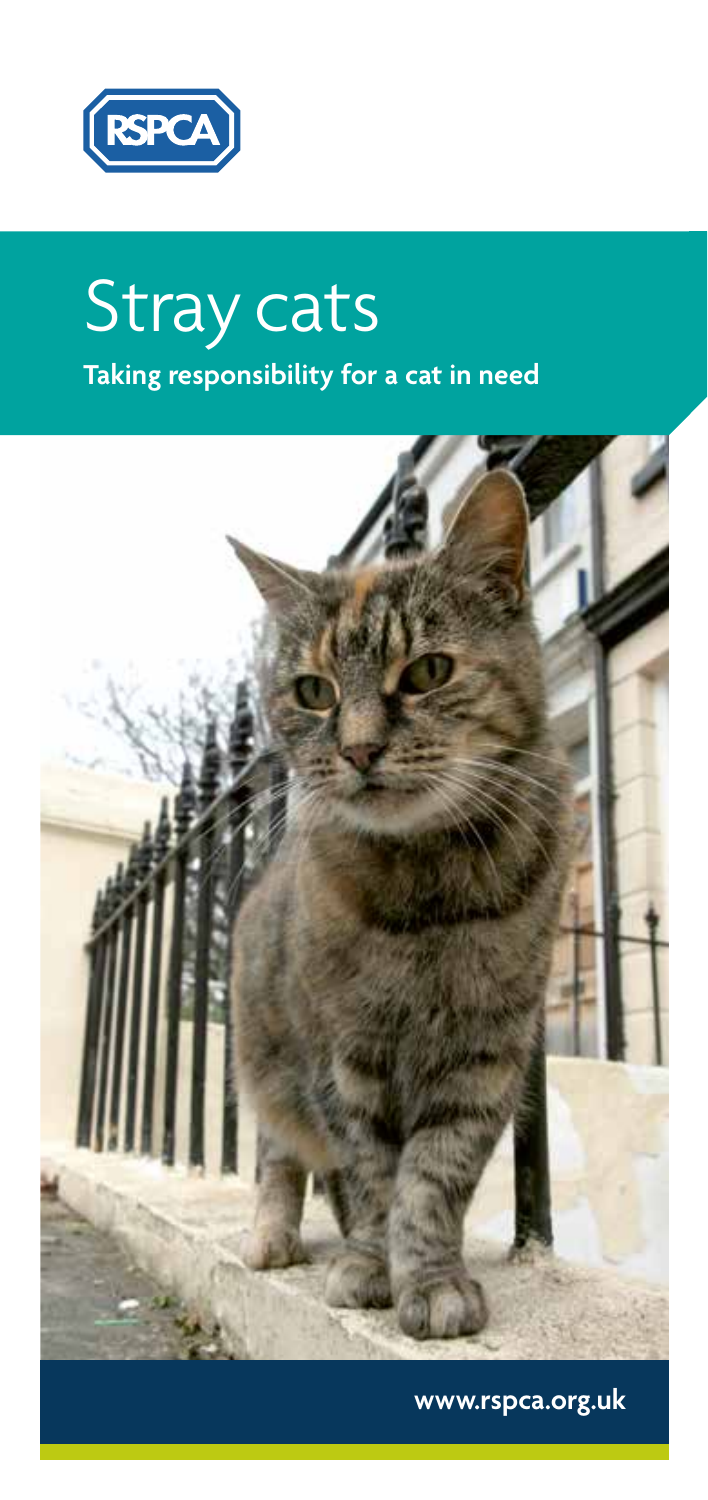### **Stray cats are much the same as pet cats – at some point in their lives they will have been cared for by people, typically living in a home, but they are now free-living.**

Each stray cat will have a different story – they may have been abandoned, they may have become lost or they may have moved away from their home because they weren't happy.

'Free-living' means that stray cats spend a lot of time outdoors and many are happy with the freedom of that lifestyle. However, without somebody responsible helping to keep them safe and well-fed, they can end up with injuries or nasty health problems.

Sometimes cats with owners can be mistaken for strays. It's important to try and find the owner of any cat you think may be a stray – including asking a vet to scan for a microchip, creating 'found' posters and advertising on social media and other online resources such as Animal Search UK.

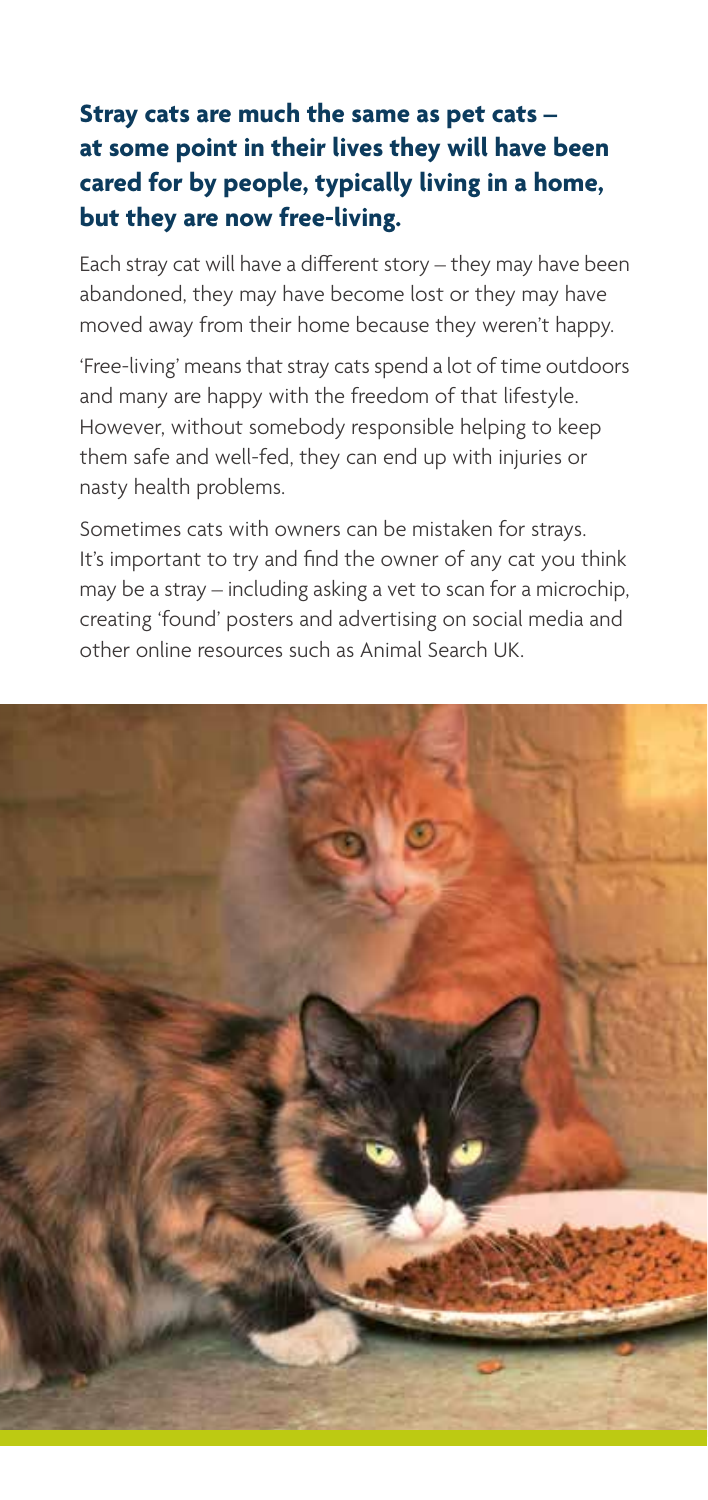## **What does a stray cat need to stay happy and healthy?**

#### **A suitable place to live**

**•** Somewhere warm, dry and draught-free to sleep. A cosy bed in a quiet spot in the house is great but if the cat has been used to living outdoors, then a cosy place in a shed or other waterproof shelter may do just as well.

**•** Somewhere suitable to toilet. Most stray cats will be used to toileting outside but it's still best to provide them with a litter tray so they always have access to a toilet.

 $\bullet$  Somewhere to hide away so they can feel safe. Use spare boxes to create hiding places for the house and garden.



#### **A** healthy diet

**Constant access to fresh, clean, drinking water.** Keep a few water bowls topped up around the house and garden.

 $\bullet$  A good quality cat food to keep them fit and healthy.

#### **To be able to behave normally**

 $\bullet$  Someone to understand them – just like pet cats, all strays are individuals with different personalities. Many strays are friendly with people and will enjoy your company so it's important to spend regular time with them. Other stray cats will be happier with a bit more space to do their own thing.

 $\bullet$  To live happily with other animals. If you have existing pets, consider whether they'll be comfortable with a new arrival. If you already have a cat, make sure there is enough space, food and water bowls, beds, litter trays and other key resources so that they don't have to share and can keep out of each other's way if they want to.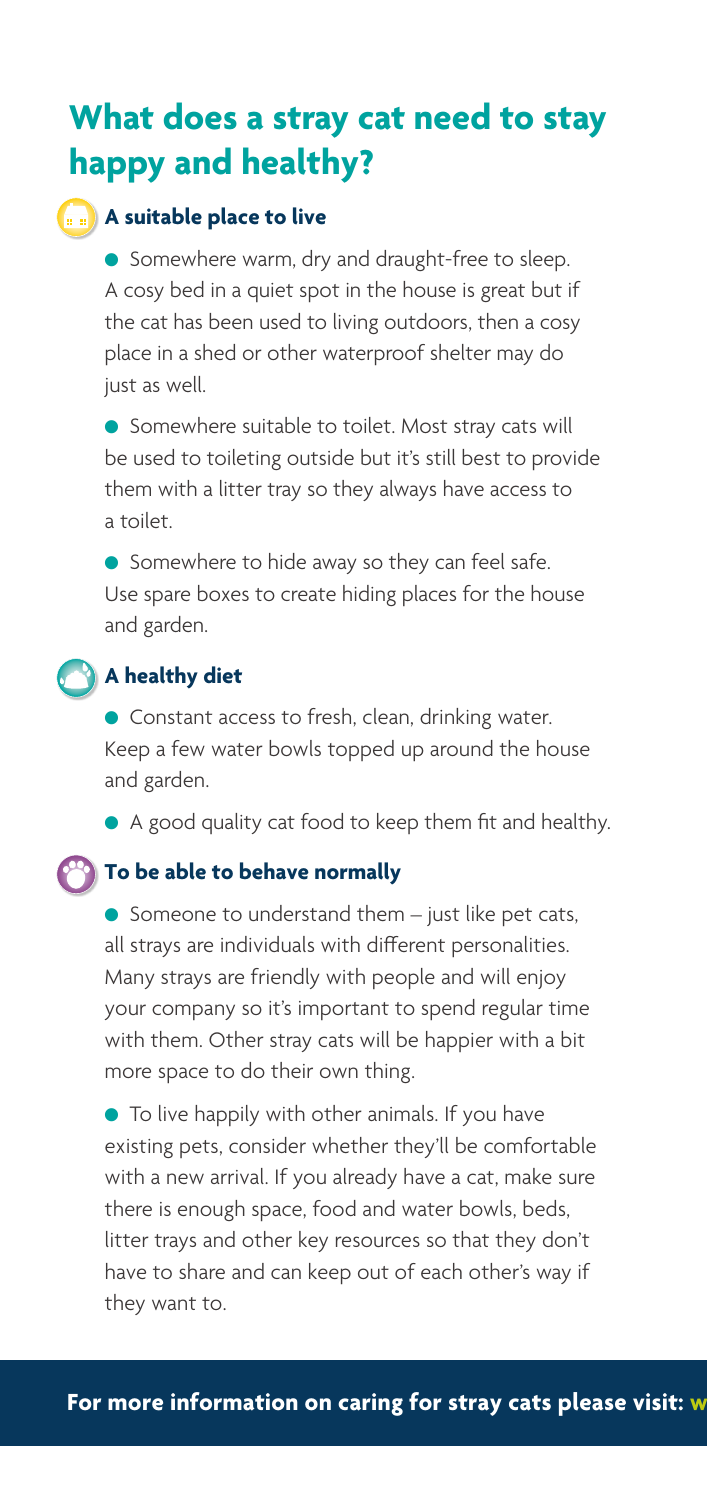



#### **Sompany**

**Constant access to the outside, preferably through** a cat flap – stray cats are so used to having the freedom to be outside they can easily become stressed and bored if shut up inside, which can even lead to health and behaviour problems.

 $\bullet$  Someone who can recognise changes in their behaviour. Spend time getting to know your stray cat's behaviour – this way you will be able to spot if it changes. Changes in behaviour can be a sign that they are bored, stressed or ill.

#### **To be kept healthy**

 $\bullet$  Preventative treatment including neutering, vaccinations and treatment for fleas and worms.

 $\bullet$  Regular health checks – keeping an eye out for any lumps, cuts or sore areas.

 $\bullet$  Advice from a vet if you are concerned about their health. Consider taking out pet insurance to help pay for any unexpected vet bills.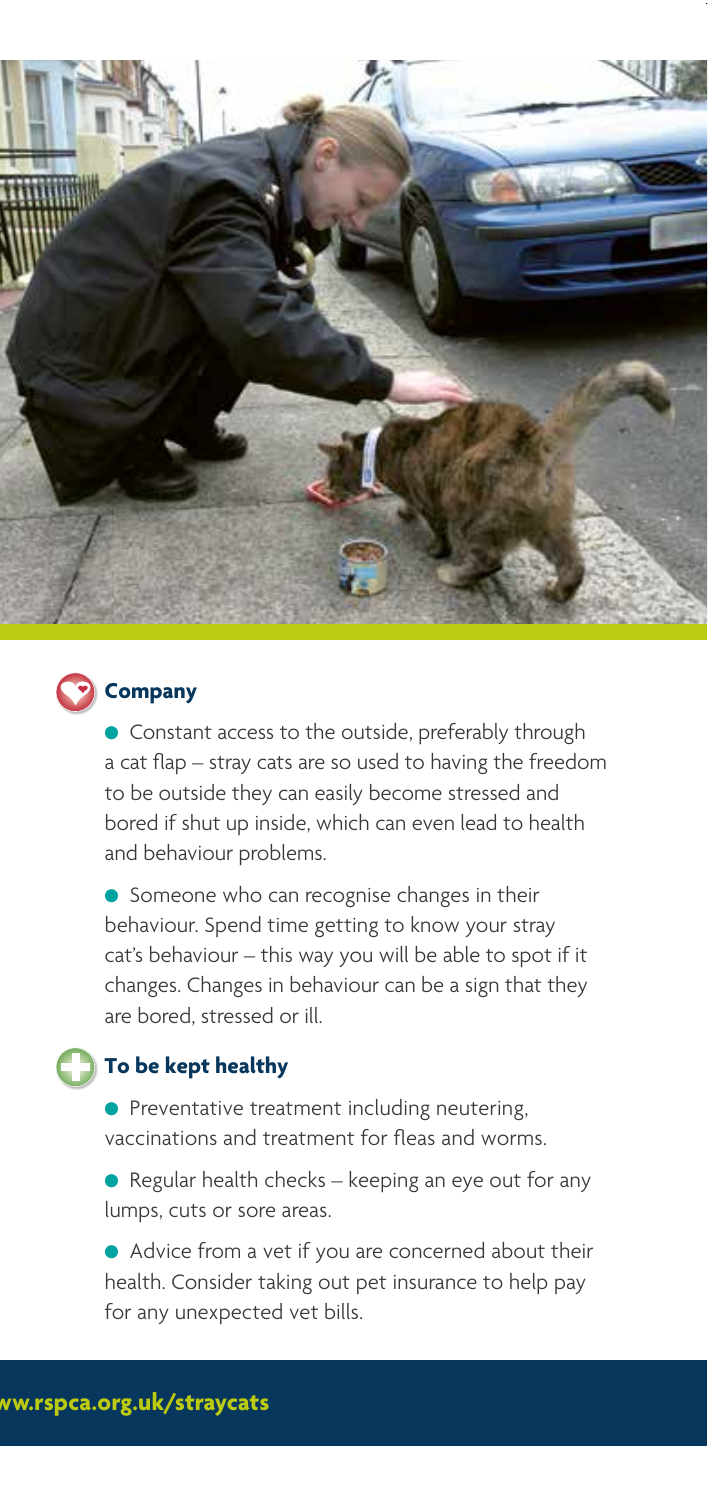